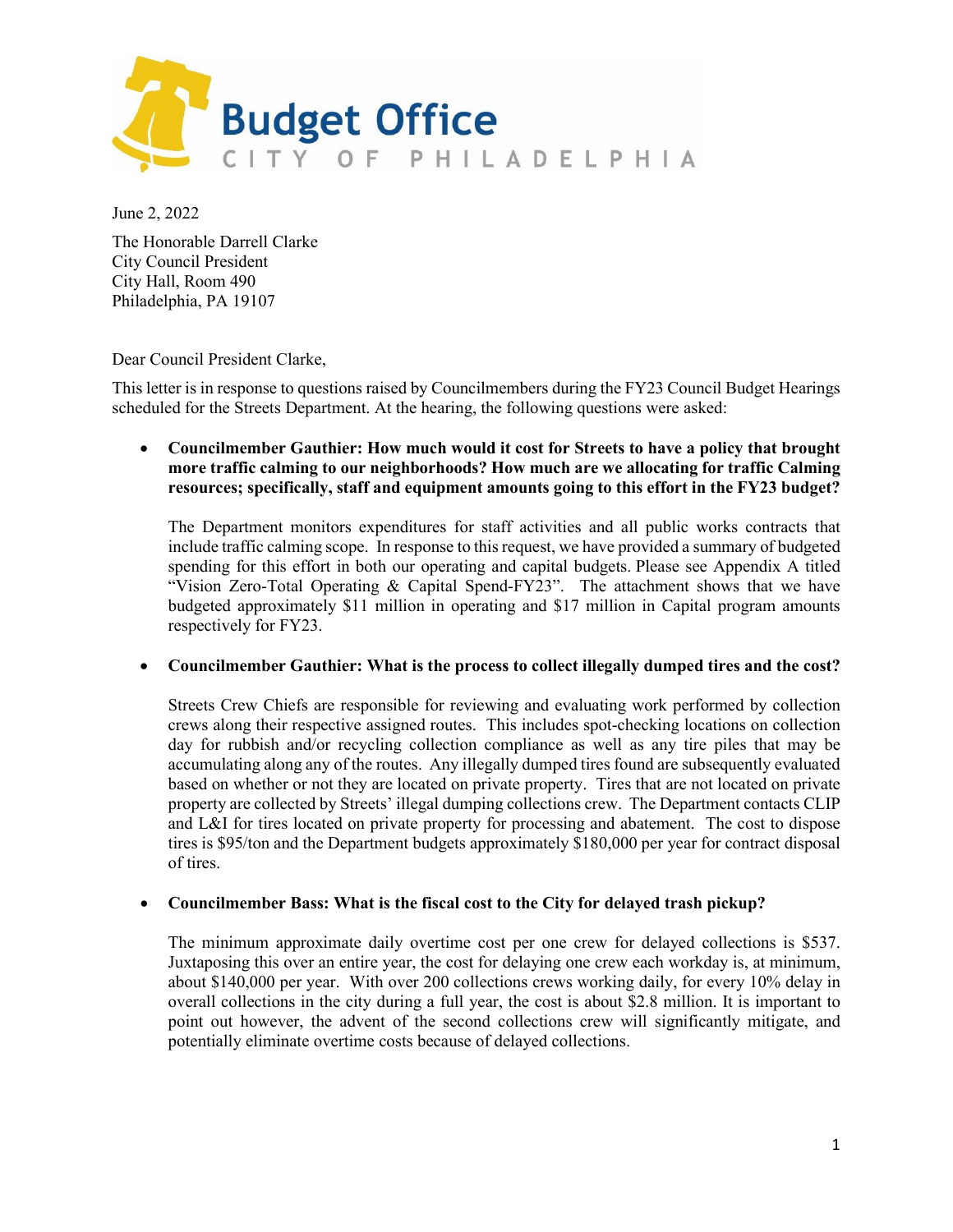

### • **Councilmember Bass: What would be the cost of adding a second trash pick-up day per week?**

In August of 2002, a study was conducted to calculate the cost and efficacy of a second-day collections operation, which, at that time, had been in existence in certain areas of North Philadelphia for many years. The study concluded that households in the twice-a-week collection areas of North Philadelphia set out about the same amount of rubbish per week as the rest of the city, and that it contributed to more litter problems in those areas compared the rest of the city because of more opportunities for loose trash dispersing on streets and sidewalks. The Department thereafter eliminated second-day collections and, accordingly, recommends against reestablishing it in the future.

However, if we were to add a second collection day to areas where it would be the most effective, the additional labor cost would be approximately \$4.8 million. Juxtaposing this to a city-wide second collections day operations would result in approximately \$30 million in implementation and operating costs*.*

### • **Councilmember Oh: Major projects for restructuring roads - how much money is spent for this.**

Below is a list of major street reconstruction projects let by the Streets Department in the past five years.

| American Street TIGER 7:                        | MPMS# 70243 Bid# 3835ECMS  | Let: $9/14/17$  | Low Bid: \$26,397,414.31 |
|-------------------------------------------------|----------------------------|-----------------|--------------------------|
| Lincoln Drive Rehabilitation:                   | MPMS# 57901 Bid# 3831 ECMS | Let: $9/15/17$  | Low Bid: \$12,124,124.00 |
| 2017 Historic Streets Restoration - Phillip St: | Bid# 3847                  | Let: $6/19/18$  | Low Bid: \$558,578.00    |
| Thomas Paine Historic Recon:                    | MPMS# 110781 Bid# 3881ECMS | Let: $10/22/20$ | Low Bid: \$783,783.00    |

It is important to note that road reconstruction consists of replacing the entire base layer of the roadway, adding a top layer of asphalt, installing linestriping and the construction of ADA ramps at crosswalks. Cost per square yard is \$240 per square yard for reconstruction. Regular paving, by contrast, consists of removing the top few inches of existing asphalt and coating with a new layer of asphalt. Line-striping and ADA ramps at crosswalks are also included. Cost per square yard for paving is only \$45 square yard.

### • **Councilmember Jones: How much would it cost to put a pole in an alley where a pole does not exist?**

Below is a table of the costs to install new alley lighting. Price is based on a contractor to install (4) new alley lights on the same alley or alley on adjacent blocks, including concrete pole restoration, UF cable and material for the PECO electric tap. Also assumes the City to purchase materials under City supplies contracts, including pole, bracket arm, luminaire, and photo control. Two types of alley installations are estimated: one for drivable alleys and one for the narrow walk-thru alleys. For the narrow walk-thru alleys this cost assumes no trash or debris removal is needed to access the alley.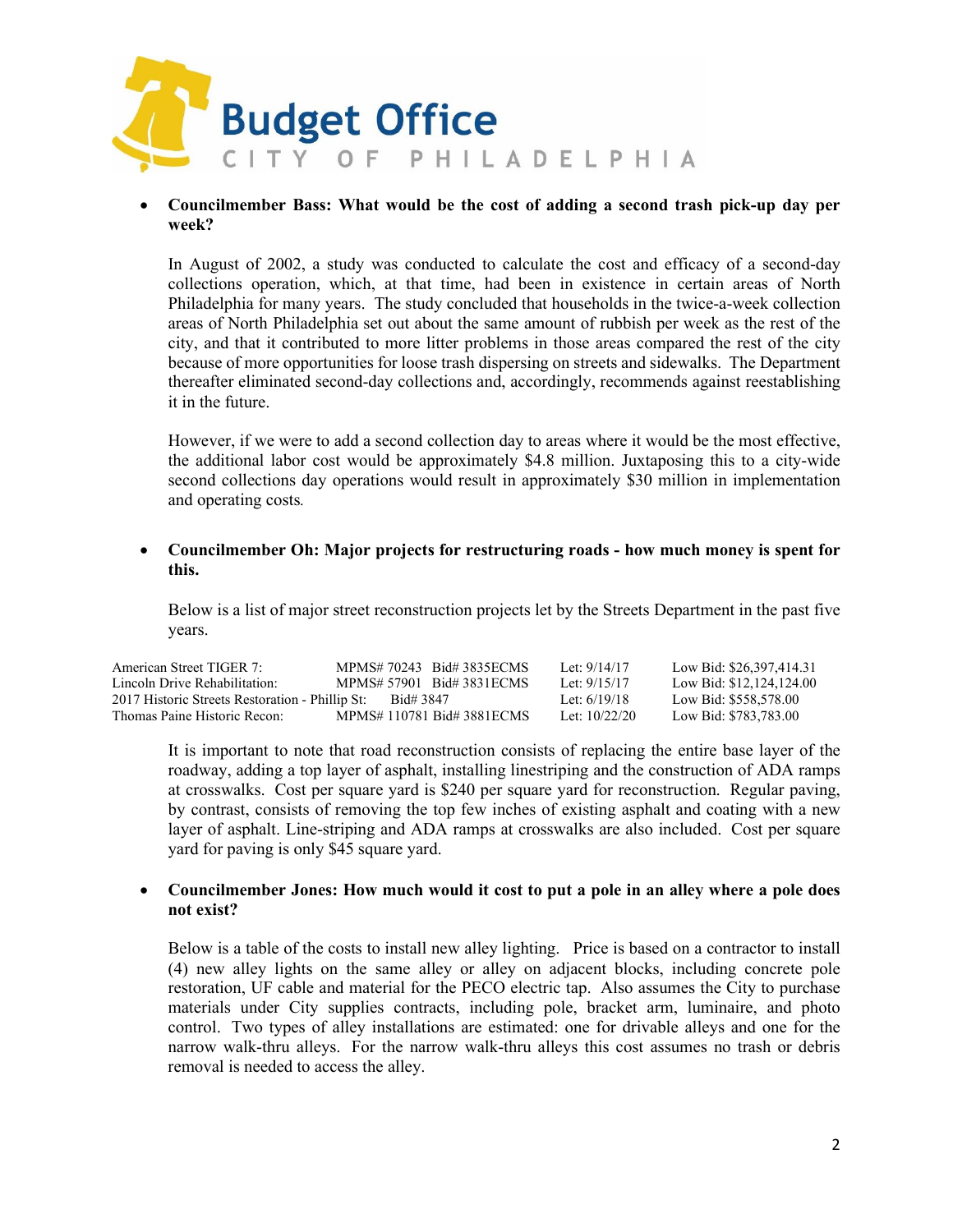

The total cost for an alley with truck access is \$17,684 and for a narrow walk-thru alley is \$26,020. Cost breakdown shown in table below. Please be aware that these costs do not include various on-going maintenance support or energy costs.

| Cost Estimate to install 4 new alley lights                                   |                                  |          |                                              |          |  |  |
|-------------------------------------------------------------------------------|----------------------------------|----------|----------------------------------------------|----------|--|--|
|                                                                               | <b>Alleys with Truck Access:</b> |          | Narrow Walk Thru Alleys (no vehicle access): |          |  |  |
| <b>Contractor Installation Cost</b>                                           |                                  |          |                                              |          |  |  |
| Remove & replace concrete around new pole\$2050 x 4 poles=\$8200              |                                  |          | \$2965 x 4 poles=\$11,860                    |          |  |  |
| install. Install new pole, arm and luminaire.                                 |                                  |          |                                              |          |  |  |
| Install aerial 12-2 UF cable with bucket truck (to \$10 x 500 LF alley=\$5000 |                                  |          | \$18 x 500 LF alley=\$9000                   | \$23,120 |  |  |
| next pole or to PECO service location)                                        |                                  | \$15,460 |                                              |          |  |  |
| Perform PECO taps with bucket truck or ladder \$565 x 4 poles=\$2260          |                                  |          | \$565 x 4 poles=\$2260                       |          |  |  |
| (cost is for complete connection of 12-2 UF to (bucket truck)                 |                                  |          | (on ladder)                                  |          |  |  |
| PECO)                                                                         |                                  |          |                                              |          |  |  |
| <b>Streets Material Cost</b>                                                  |                                  |          |                                              |          |  |  |
| <b>Material Purchases:</b>                                                    | \$556 x 4 poles=\$2224           |          | \$735 x 4 poles=\$2940                       |          |  |  |
| Direct Bury 17' pole - \$266                                                  |                                  |          |                                              |          |  |  |
| LED Luminaire - \$118                                                         |                                  | \$2224   |                                              | \$2,940  |  |  |
| Arm Bracket - \$60                                                            |                                  |          |                                              |          |  |  |
| Photocell- \$11.75                                                            |                                  |          |                                              |          |  |  |
| Incidental hardware - \$100.00                                                |                                  |          |                                              |          |  |  |
| Total Cost per Alley (4 new alley lights):                                    |                                  | \$17,684 |                                              | \$26,020 |  |  |

### • **Councilmember Jones: How much would it cost to repave a driveway?**

There is no database of common driveways in Philadelphia, but it is estimated that there are approximately 1,000 blocks in the City that contain them. Condition assessments do not exist, but a substantial number are at or near the end of their expected 75-year life cycle.

Costs range from \$70,000 to provide an asphalt overlay to \$150,000 to remove and replace existing concrete driveways. A typical access driveway is about 16 feet wide by 500 feet long or 900 square yards.

### • **Councilmember Gilmore-Richardson: Workplace heat Standards - how is Streets looking at this standard around heat exposure for workers; how are you evaluating these new policies: and working with DC33.**

Each year, before extreme weather seasons, the Department takes proactive steps to inform employees of best practices and health and safety techniques to protect against the effects of extreme heat or extreme cold. During high-temperature seasons, Streets also ensures industrial ice machines are in operation at each Sanitation yard and that crew chiefs are equipped with water coolers with which they offer water to employees during the workday. Managers and supervisors are responsible for assessing the condition of employees and to remove them from assignments if they exhibit heat-stress symptoms. The Department will further evaluate whether any overall heat precaution improvements should be implemented for employees and will collaborate with the union on this assessment.

• **Councilmember Gilmore-Richardson:** 1. What is Streets doing to decrease contamination in the recycling stream and improve resident education on what is recyclable and how to properly recycle? What additional resources are needed to grow the Recycling Office to meet these goals?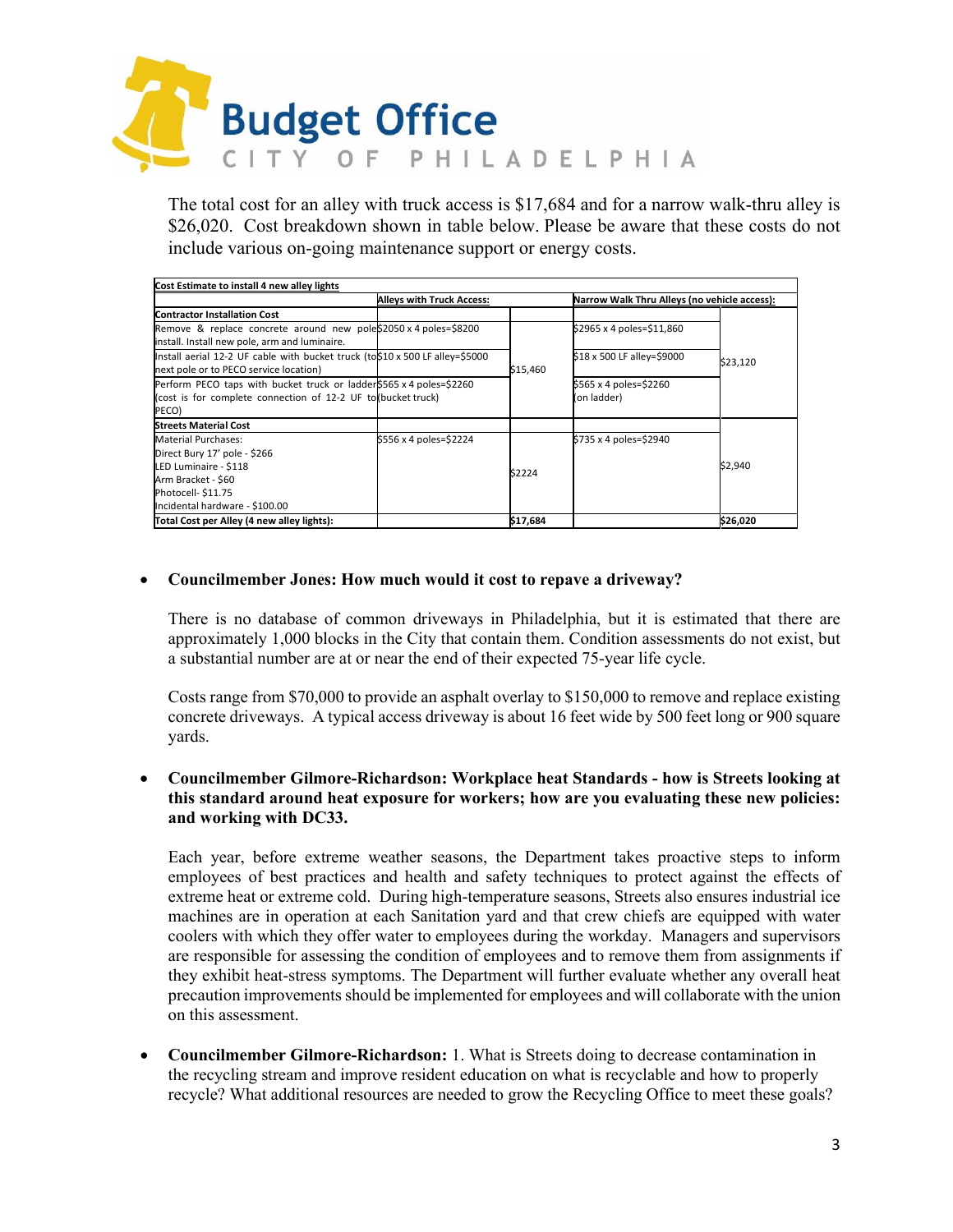

2. The Waste Management contract should be coming up for a yearly renewal after the initial 4 years of the contract. How is the Streets Department measuring success or challenges of that contract and how are they transparently making decisions for renewal?

a. We know there are a lot of environmental justice concerns regarding this contract, especially considering the use of the Covanta incinerator in Chester. Can you please explain how you plan to address these concerns directly in the next contract process?

3. Last fall, Delaware County put out an RFP to hire a zero-waste consultant to conduct the next revision of its state-mandated waste-management plan. The RFP included the following: be a guide to the county's transition to sustainable methods of materials management using Zero Waste practices and following the Zero Waste Hierarchy; review the effectiveness of county's recycling programs, and examine market development for recyclables and the feasibility of collecting organics and compostable materials for inclusion in our recycling program; focus on resource conservation and protecting the public health, safety, and welfare for both the short and long-term, especially in relation to transportation, processing, treatment, storage, and disposal of municipal waste; evaluate how Zero Waste solutions can help meet other county goals for cost savings and other efficiencies across programs; include resident engagement.

a. Has the Streets Department considered engaging in this type of zero waste master planning with a zero waste consultant? If not, why?

b. In 2018, the Streets Department completed an organics diversion feasibility study.

i. Were the results of the study ever finalized and published? If so, please provide a direct link to where they are publicly available.

ii. What is the next step for addressing organics diversion?

iii. How much do you estimate it would cost to bring back a municipal composting program?

### **Response:**

1. The Streets Department is currently engaged in a bin to bin, door to door campaign in areas of low diversion to educate residents on how/why to recycle and encourage residents to recycle. In addition to ongoing social media posts, video is available on Streets channels and Link Kiosks, inside and in visitor areas of the Philadelphia Prison system, and Streets has arranged with the Courts to share recycling education with awaiting jurors. Streets Teams and our Recycling Director continue to attend multiple community events along with our mascot where appropriate, to encourage residents of all ages to recycle and engage residents on questions. Targeted email and social media campaigns begin late Spring/early Summer and continue through the year. New avenues for advertising including billboards and cable TV are under investigation.

Currently, the Recycling Office is rebuilding staff, adding a City Planner and Clerk soon. Short-term, an additional 1-2 City Planners would create a more robust and efficient office considering the recent events including the pandemic, construction boom, and other demands on recycling.

- 2. Successes are measured in operational efficiency, introduction of new and more sustainable technologies, and cost of services. Streets involves waste management professionals along with OEO, Commerce, and others in the evaluation process.
	- a. Waste disposed with Covanta is processed at the Chester and Plymouth Meeting facilities. While negotiating the current contract, Streets reached out to the City of Chester to understand their position and the Mayor of Chester shared a letter of support for the Covanta plant, passed on to City Council. We understand the environmental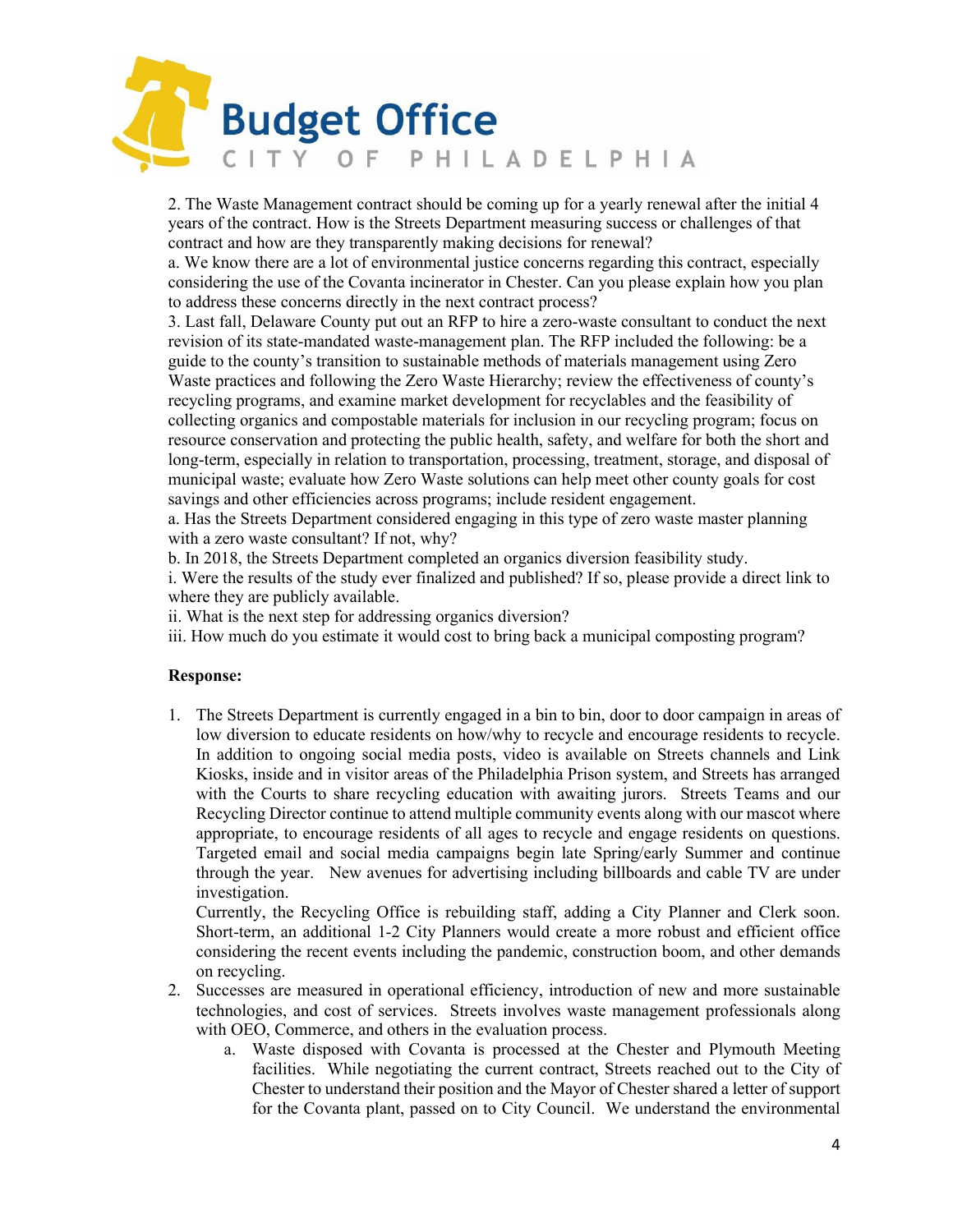

justice concerns and are in touch with Covanta management should emissions levels exceed EPA standards.

3.

- a. The Streets Department has consistently and increasingly endeavored to operate with environmental sustainability and the EPA's Waste Hierarchy at the forefront. Since 2019, Streets has put 34 Compressed Natural Gas (CNG) Compactor Trucks into service, replacing 'retired' bio-diesel engine trucks. Route maps are laid out using GPS technology based on fuel efficiency, which impacts emissions. Installations of electric charging stations at all Sanitation Depots has expanded access for refueling a growing fleet of electric vehicles, and Streets continues to test large alternative fuel vehicles for service, exploring different fuel types and truck configurations to build our fleet of hybrid/electric/alternative fuel vehicles. Collaborating with the Office of Sustainability, we continue to update the Philadelphia-based Recycling & Donation Resources Finder with sustainable disposal options and are utilizing the PA Resources Council Circular Merchant tool for larger for recycling opportunities that can be used for regional/statewide materials. We also continue to research new technologies to perform Streets Operations with greater efficiency and less of a carbon footprint. In addition, The Department has been working closely with the Office of Sustainability to develop strategies for achieving zero waste and has a consultant that initially conducted an operations optimization study which is nearly complete. This consultant has also completed a zero waste benchmarking assessment and is identifying approaches that have worked in other cities and could be implemented in Philadelphia. Since the Commercial sector generates well over half the waste generated, our consultant is conducting an analysis to help identify zero waste strategies for this portion of the waste stream. Plus, our consultant is also conducting a comprehensive waste composition analysis of City collected waste and recycling to more effectively target City collected materials for recycling.
- b.
- i. This information has not been but will be posted to the website and is attached with this response.
- ii. Streets has proposed organics diversion via extraction of organics from the MSW stream, which would divert organics without significant additions to fleet, emissions, staffing, and our overall carbon footprint. The process involves utilizing wastewater treatment equipment, in our case via PWD, to blend the organic into the digester system, resulting in methane gas and enriched fertilizer for sales. Streets continues to research the prospect with PWD.
- iii. The cost estimate is \$35 million in Capital Program costs and \$14.3 million in operating costs.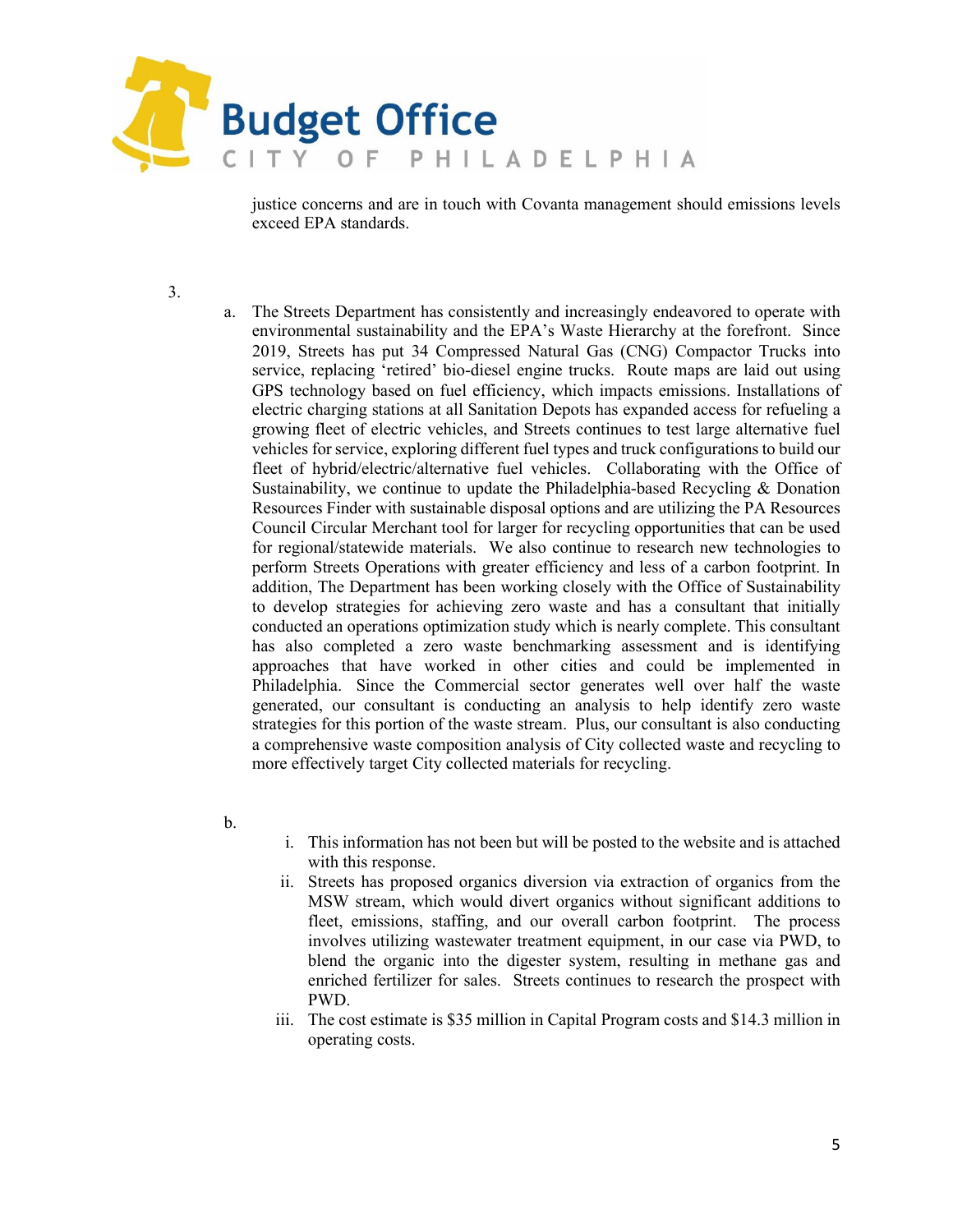

### • **Councilmember Squilla: Sidewalk Coordinator - is this something you are looking at?**

The Department has not contemplated appointing a Sidewalk Coordinator to assess liabilities and responsibilities arising from sidewalk complaints. We continue to handle sidewalk issues on a case-by-case basis.

OTIS commissioned a study to explore options for the implementation of a complete sidewalk replacement program for Philadelphia property owners. This study was completed by Toole Design Group in June 2018 and estimated a phased in program. The exorbitant cost estimated, and the legal liabilities proposed to transfer from property owners to City by this study prohibited the Department from moving further on implementation.

The Department has provided a copy of the study for your review. Please see the "TCDI Sidewalk Study" [here.](https://www.dvrpc.org/asp/TCDIdirect/(S(gfvmbdagmin1sckhxufmc4zo))/filedownload.aspx?fileid=1YCUOMul9KoubRaZezR25SIzEHaxT06W8&filename=TCDI_498deliverable.pdf)

Please contact my office for further information.

Thank you,

Carlton Williams Commissioner Streets Department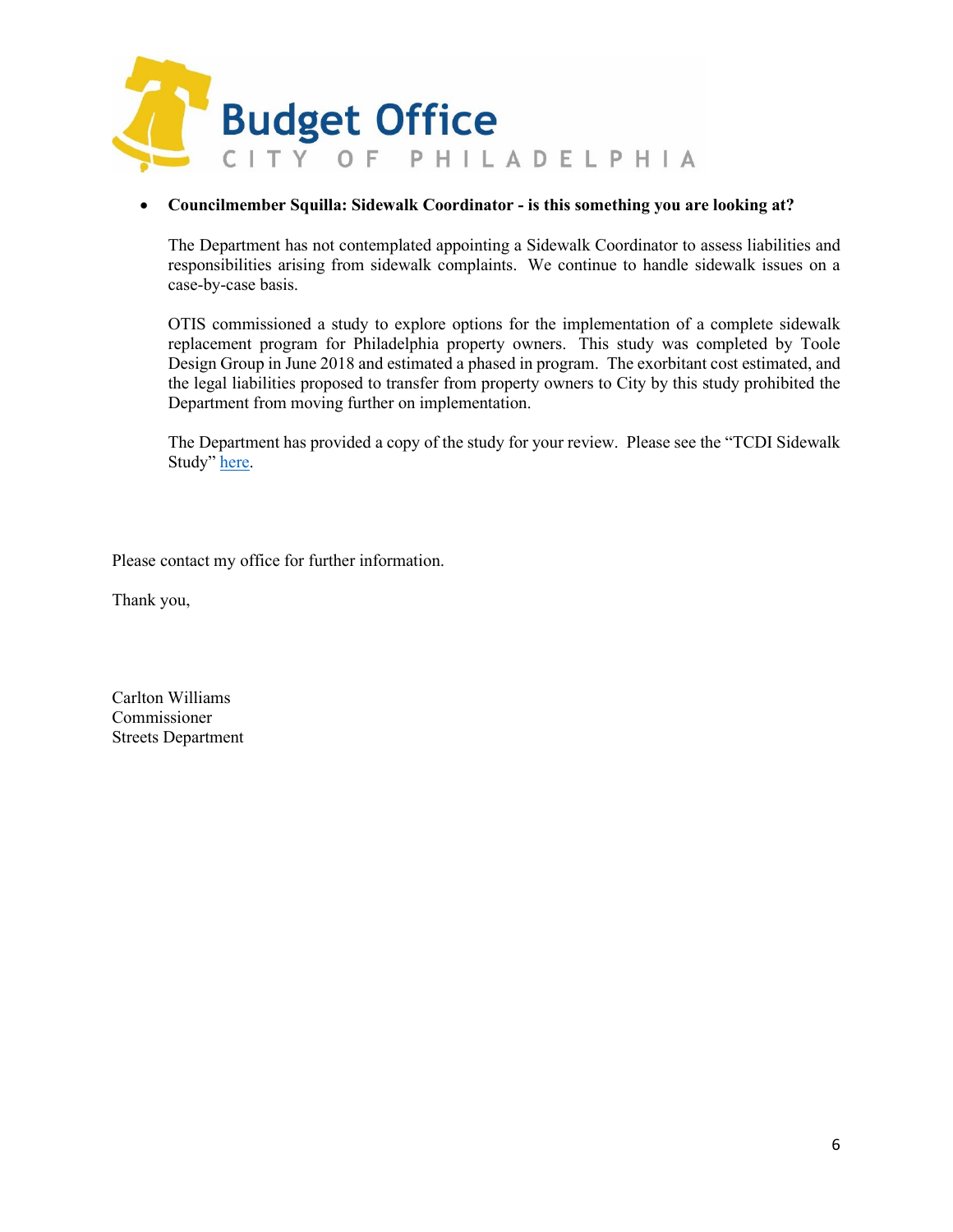## Appendix A

## **FY23 VISION ZERO-RELATED BUDGET**

Below represents the approximate budgeted FY23 operating and Capital Program funds dedicated by Streets for Vision Zero-related initiatives.

Streets has budgeted approximately **\$11 million in operating funds and \$17 million in Capital Program funding towards Vision Zero-related initiatives for FY23.** The operating budget fund amounts are inclusive of \$7.1 million from projects budgeted and funded through Act 89 Title Registration Fee revenues, approximately \$1.7 million in dedicated operating funds towards Streets' Traffic Engineering/Construction staff, and approximately \$2.2 million in dedicated operating funds towards Streets' Vision Zero crew staffing, materials and equipment, all totaling a combined \$11 million. The Capital Budget Program's Vision Zero line item includes \$1 million of programmed City obligations, as well as \$8 million of leveraged matching federal and state grants at a 20% (City)/80% (state-federal) rate, for a total Capital Program budget amount of \$9 million. It also includes the more recent state funded Capital Program line items for City Automated Speed Enforcement (CASE) and Automated Red Light Enforcement (ARLE) at \$5 million and \$3 million respectively. Total overall FY23 budgeted/programmed funds, including operating and Capital Program funds is \$28 million.

### **Calculation of Operating Funds:**

| Act 89 Title Registration Fee    | \$7.1 million                                                                                            |
|----------------------------------|----------------------------------------------------------------------------------------------------------|
| <b>Traffic Engineering Staff</b> | \$1.7 million                                                                                            |
|                                  | Vision Zero Crew Staff, Materials & Equipment \$2.2 million (All \$2.2M of this is funded via SGT funds) |
| <b>TOTAL</b>                     | \$11 million                                                                                             |

### **Calculation of Capital Program Funds:**

| <b>TOTAL</b>                                   | \$17 million |
|------------------------------------------------|--------------|
| <b>FY23 ARLE State Funds</b>                   | \$3 million  |
| <b>FY23 CASE State Funds</b>                   | \$5 million  |
| <b>FY23 Potential Fed/State Matching Funds</b> | \$8 million  |
| FY23 City Vision Zero Capital Funds            | \$1 million  |

### **Disclaimer:**

One other important factor to point out. While the information described above focuses on Streets' funds primarily dedicated to Vision Zero initiatives, other operating and Capital Program funds go towards initiatives and projects related to and/or ancillary to Vision Zero. Many of our bridge projects for example encompass Vision Zero elements, and our resurfacing program will benefit overall roadway safety. For this reason, the amounts above represent a conservative estimate and are not inclusive of these related initiatives.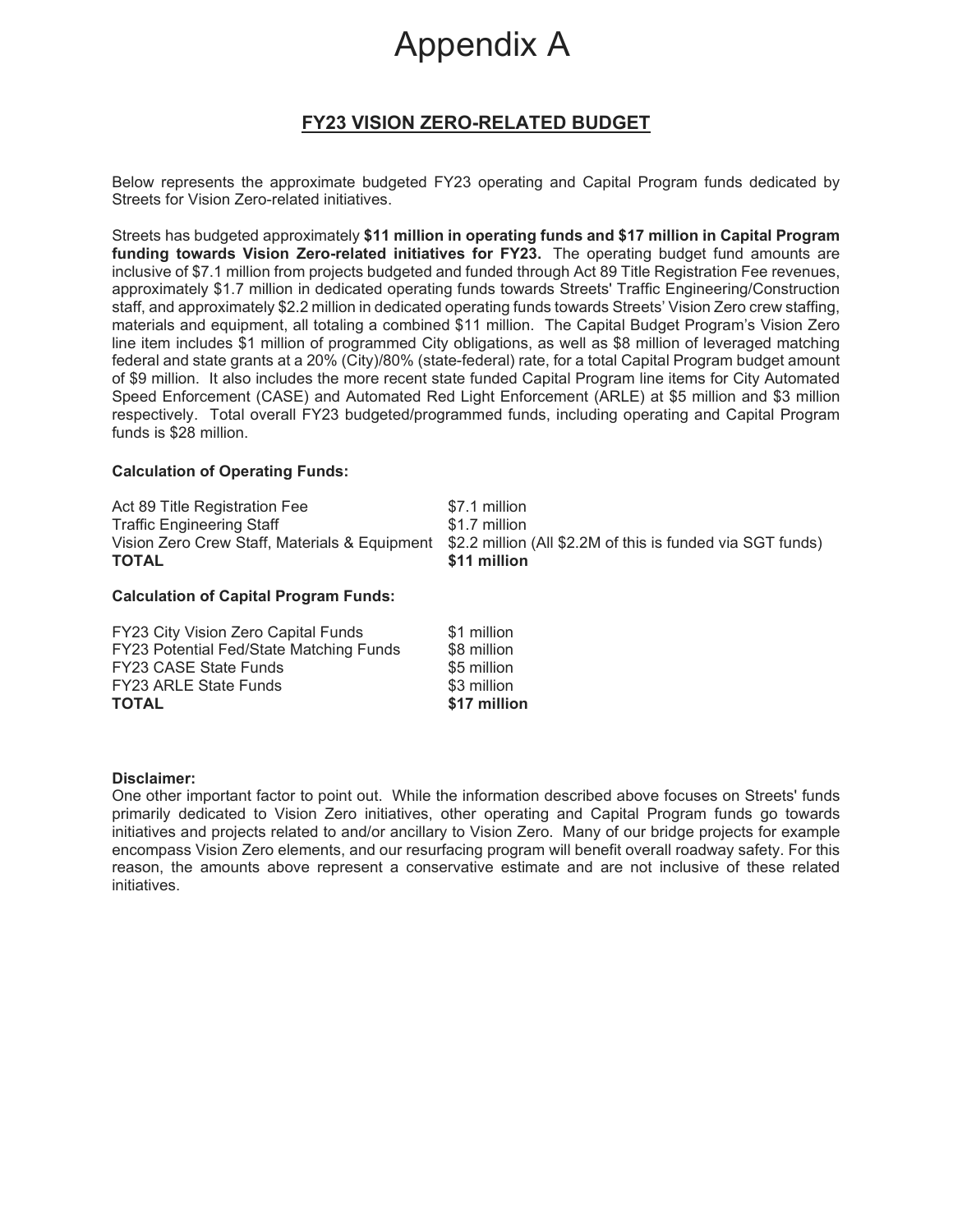

June 2, 2022

The Honorable Darrell Clarke City Council President City Hall, Room 490 Philadelphia, PA 19107

Dear Council President Clarke,

This letter is in response to questions raised by Councilmembers during the FY23 Council Budget Hearings scheduled for the Philadelphia Fire Department. At the hearing, the following questions were asked:

• **CM Gilmore-Richardson: Do you know how many applicants have used the Randolph School three-point preference for the firefighter testing process?**

According to our partners in the Office of Human Resources, one applicant successfully received three points on the last firefighter test conducted in CY2021 (for the current list). There are other conditions or applicant characteristics that would give an applicant three additional points. For more information, we invite City Council to share those specific inquiries with the Office of Human Resources, because the Philadelphia Fire Department does not have access to that information.

• **CM Bass: Can you provide a breakdown by district of smoke alarms that need to be installed?**

As mentioned during the testimony, this list fluctuates daily as 311 receives requests and as our members install smoke alarms. Members install alarms when possible, meaning in between responding to a daily average of 1,000 fire and EMS incidents as well as other critical daily operational tasks. Further, we do not track smoke alarm requests by Council district but attempt to track by zip code. Of note, callers requesting smoke alarms through 311 do not have to provide a zip code; instead, when readily available, the PFD has added information on zip codes to have more complete data. A list of CY2022 requests and installations by zip code as of June 1, 2022, is provided on the next page.

With respect to the number of requests, it is difficult to eliminate duplicates. Different callers from the same address may provide slightly different information rendering it difficult to identify two or more requests as duplicates until confirmed by a company completing the installation. With respect to smoke alarms installed, note that the numbers below represent unique residences; however, each residence may receive one to four smoke alarms depending on the size and configuration of the residence.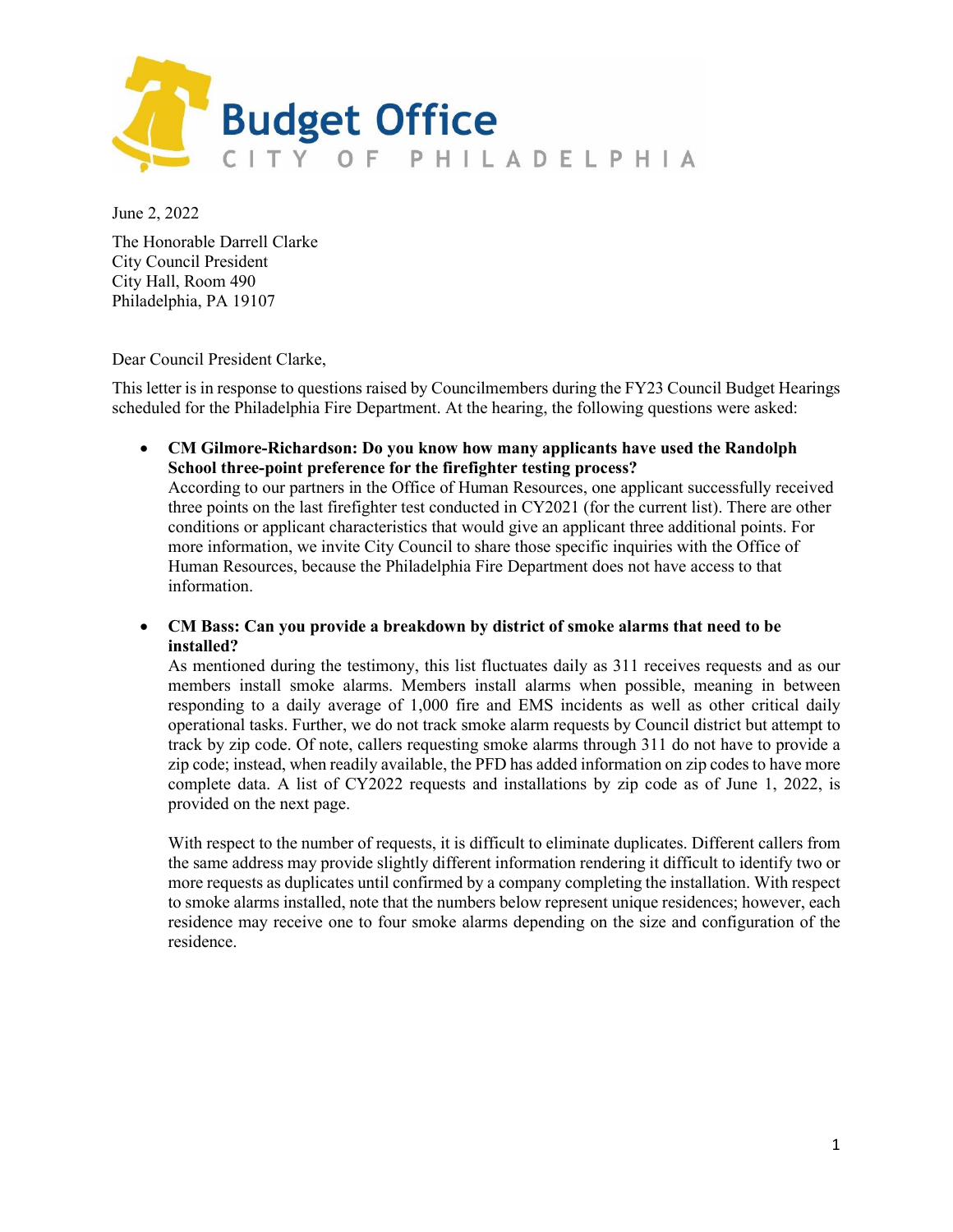

## **Smoke Alarm Requests and Installations, CY2022 only**

| <b>Zip Code</b> | <b>Requests</b>  | <b>Installations</b> |
|-----------------|------------------|----------------------|
| 19101           | $\overline{0}$   | $\overline{0}$       |
| 19102           | $\overline{0}$   | $\overline{0}$       |
| 19103           | $\mathbf{1}$     | 5                    |
| 19104           | 65               | 30                   |
| 19105           | $\boldsymbol{0}$ | $\boldsymbol{0}$     |
| 19106           | $\overline{7}$   | 3                    |
| 19107           | $\overline{2}$   | 10                   |
| 19108           | $\boldsymbol{0}$ | $\boldsymbol{0}$     |
| 19109           | $\overline{0}$   | $\overline{0}$       |
| 19111           | 148              | 57                   |
| 19114           | 56               | 25                   |
| 19115           | 58               | 11                   |
| 19116           | 26               | 28                   |
| 19118           | $\boldsymbol{0}$ | 3                    |
| 19119           | 139              | 12                   |
| 19120           | 339              | 69                   |
| 19121           | 126              | 43                   |
| 19122           | 46               | 26                   |
| 19123           | 28               | 12                   |
| 19124           | 268              | 136                  |
| 19125           | 63               | 23                   |
| 19126           | 90               | 32                   |
| 19127           | $\overline{2}$   | 5                    |
| 19128           | 53               | 22                   |
| 19129           | 41               | 20                   |
| 19130           | 25               | 20                   |

| <b>Zip Code</b> | <b>Requests</b> | <b>Installations</b> |
|-----------------|-----------------|----------------------|
| 19131           | 268             | 55                   |
| 19132           | 363             | 71                   |
| 19133           | 151             | 31                   |
| 19134           | 261             | 121                  |
| 19135           | 150             | 29                   |
| 19136           | 88              | 26                   |
| 19137           | 41              | 7                    |
| 19138           | 289             | 58                   |
| 19139           | 311             | 58                   |
| 19140           | 436             | 91                   |
| 19141           | 233             | 38                   |
| 19142           | 205             | 9                    |
| 19143           | 486             | 96                   |
| 19144           | 199             | 64                   |
| 19145           | 155             | 72                   |
| 19146           | 86              | 73                   |
| 19147           | 57              | 42                   |
| 19148           | 112             | 62                   |
| 19149           | 186             | 76                   |
| 19150           | 258             | 15                   |
| 19151           | 213             | 54                   |
| 19152           | 71              | 17                   |
| 19153           | 40              | 24                   |
| 19154           | 52              | 46                   |
| Unassigned      |                 |                      |
| zip code        |                 | 1500                 |
| <b>Total</b>    | 6294            | 3327                 |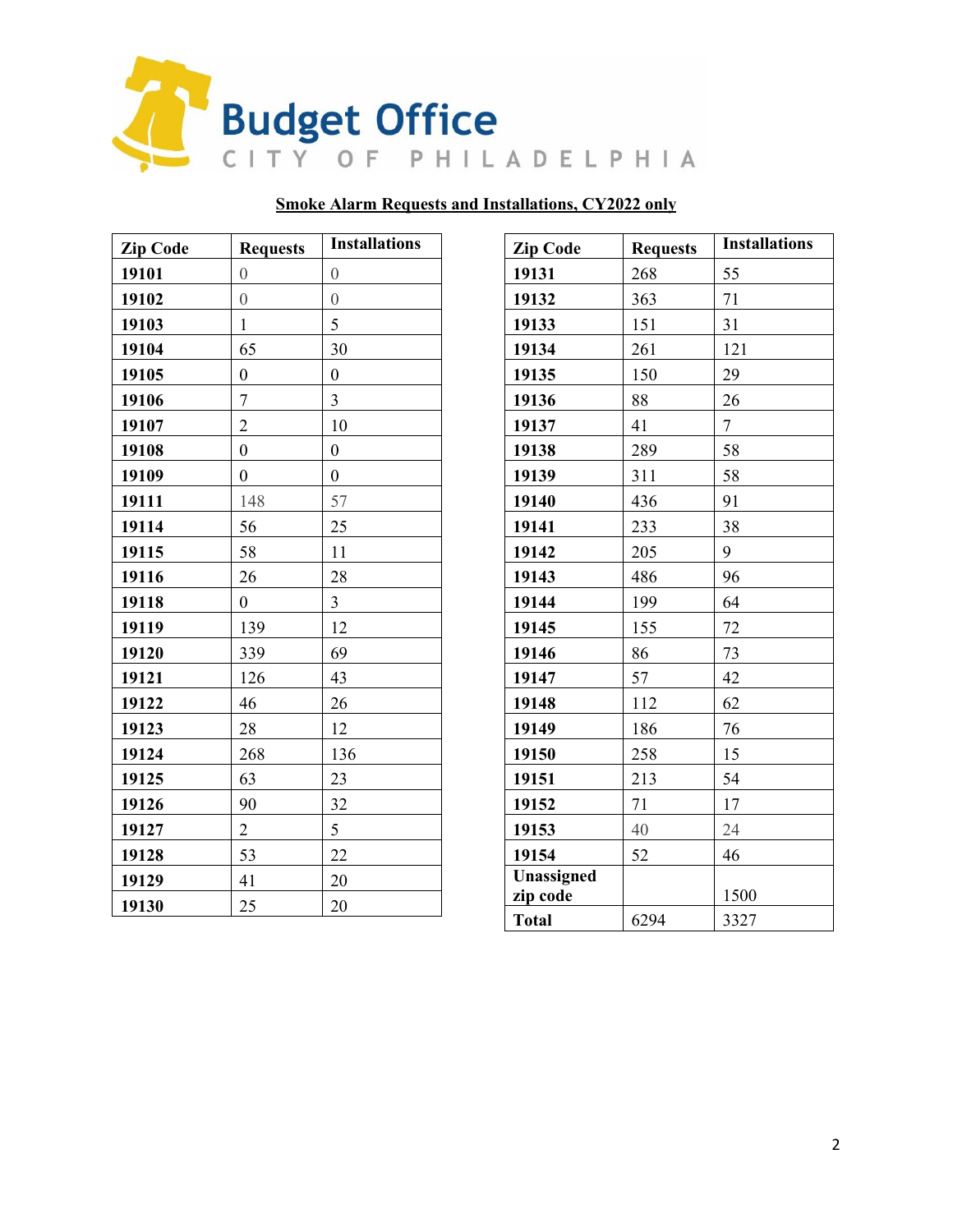

### • **CM Domb: Can you send the breakdown of response by incident type from 2018-2022?**

The following is a summary breakdown of incidents by incident type from 2018-2022 for fire suppression and first responder companies.<sup>[1](#page-9-0)</sup> Codes are the summary code systems used for the National Fire Incident Reporting System.

| Code  | <b>Incident Type</b>               | 2018    | 2019    | $2020^2$ | 2021 <sup>3</sup> | 2018-2021 |
|-------|------------------------------------|---------|---------|----------|-------------------|-----------|
| 100   | Fires                              | 7,877   | 7,333   | 7,642    | 7,450             | 30,302    |
|       | Overpressure, Rupture, Explosion,  | 149     | 119     | 129      | 95                | 492       |
| 200   | Overheat                           |         |         |          |                   |           |
|       | <b>Emergency Medical Service</b>   | 65,454  | 57,752  | 28,903   | 41,976            | 194,085   |
| 300   | (EMS) and Rescue                   |         |         |          |                   |           |
| 400   | Hazardous Materials                | 5,839   | 5,192   | 5,188    | 4,834             | 21,053    |
| 500   | Service Call <sup>4</sup>          | 5,621   | 4,506   | 4057     | 4,371             | 18,555    |
| 600   | Good Intent Call <sup>5</sup>      | 15,050  | 14,869  | 11,246   | 14,152            | 55,317    |
|       | False/Unwanted Alarm and False     | 21,692  | 21,593  | 20,861   | 21,809            | 85,955    |
| 700   | Call                               |         |         |          |                   |           |
|       | Severe Weather and Natural         | 27      | 54      | 59       | 29                | 169       |
| 800   | Disaster                           |         |         |          |                   |           |
| 900   | Special Incident Type <sup>6</sup> | 89      | 11      |          | 94                | 201       |
| Total |                                    | 121,798 | 111,429 | 78,092   | 94,810            | 406,129   |

| Code  | <b>Incident Type</b>                       | 20227  |
|-------|--------------------------------------------|--------|
| 100   | Fires                                      | 2,351  |
| 200   | Overpressure, Rupture, Explosion, Overheat | 35     |
| 300   | Emergency Medical Service (EMS) and Rescue | 11,643 |
| 400   | Hazardous Materials                        | 1,631  |
| 500   | Service Call                               | 1,339  |
| 600   | Good Intent Call                           | 4,596  |
| 700   | False/Unwanted Alarm and False Call        | 7,447  |
| 800   | Severe Weather and Natural Disaster        |        |
| 900   | Special Incident Type                      | 22     |
| Total |                                            | 29,064 |

<span id="page-9-0"></span><sup>&</sup>lt;sup>1</sup> First responder companies exclude EMS units.

<span id="page-9-1"></span><sup>2</sup> CY2020 affected by nine months of COVID-19 pandemic.

<span id="page-9-2"></span><sup>3</sup> CY2021 affected by twelve months of COVID-19 pandemic.

<span id="page-9-3"></span><sup>&</sup>lt;sup>4</sup> Service calls include but are not limited to calls involving persons in distress, water-related problems, requests to assist other government agencies, and animal problems.

<span id="page-9-4"></span> $5$  Good intent calls include but are not limited to dispatched units that are recalled prior to arrival, incorrect addresses, no apparent incident, authorized controlled burning, steam or vapors mistaken for smoke.

<span id="page-9-5"></span><sup>&</sup>lt;sup>6</sup> Special incident type includes but is not limited to incidents that do not fall into preceding categories and training exercises.

<span id="page-9-6"></span> $7$  Year to date (as of 5/25/22) reporting. Only based on incidents that as of 5/25/22 had an identified incident type.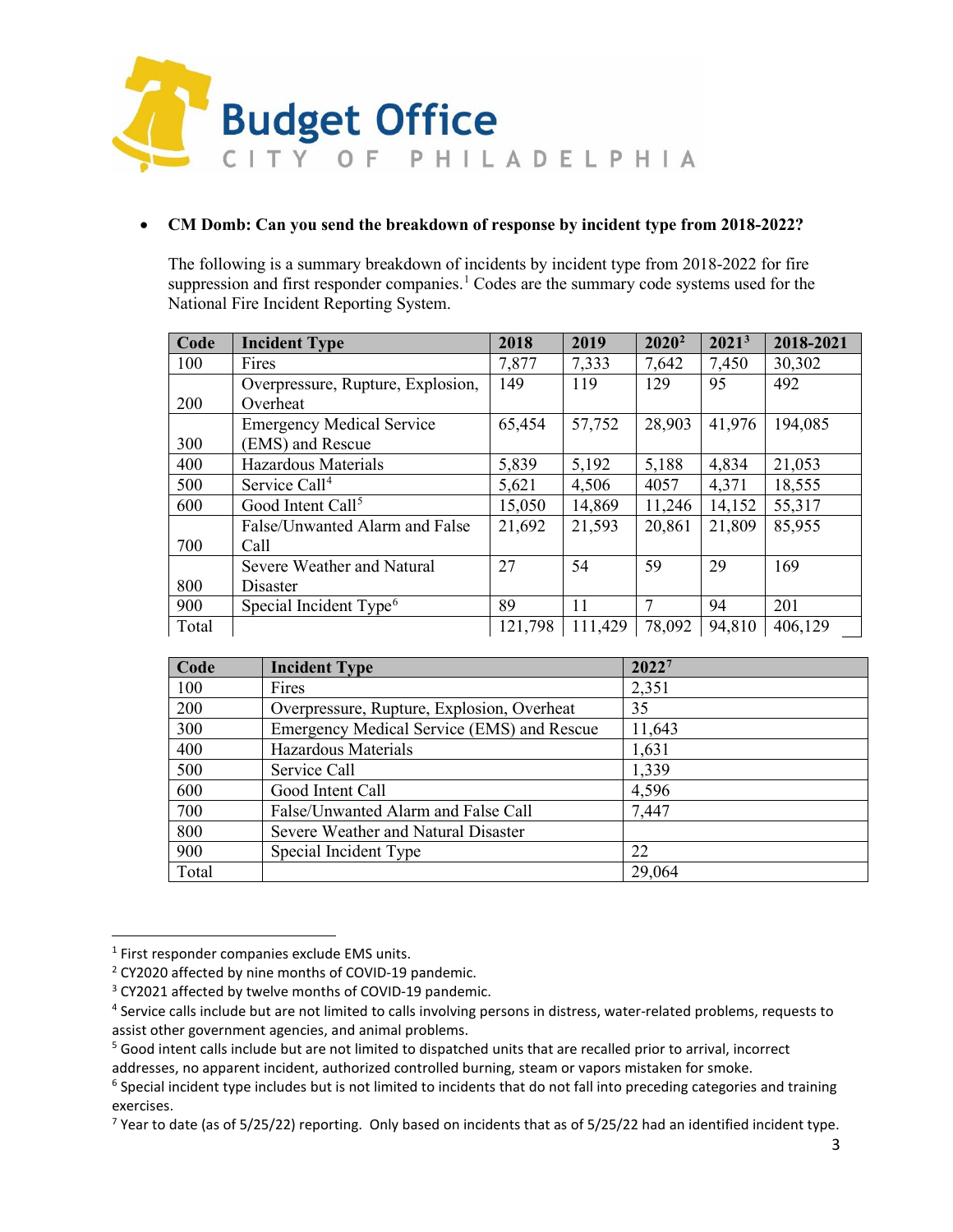

Below are the total number of incidents as well as number of responses (runs). Note that runs are higher than the number of incidents since some fire and/or EMS incidents require the response of 2-12 individual PFD units.

| <b>Number of Incidents</b>        | 2018    | 2019    | 2020    | 2021    | <b>2022 YTD</b> | <b>Total</b> |
|-----------------------------------|---------|---------|---------|---------|-----------------|--------------|
| Total                             | 327,914 | 320,429 | 307,949 | 323,183 | 122,369         | 1,401,844    |
|                                   |         |         |         |         |                 |              |
| <b>Number of Runs<sup>8</sup></b> | 2018    | 2019    | 2020    | 2021    | <b>2022 YTD</b> | Total        |
| Total                             | 548,714 | 524,607 | 463,852 | 507,549 | 194,412         | 2,239,134    |

Please contact my office for further information.

In service,

Adam K. Thiel Fire Commissioner Philadelphia Fire Department

<span id="page-10-0"></span><sup>8</sup> Preliminary information that the PFD was able to collate in the time frame given.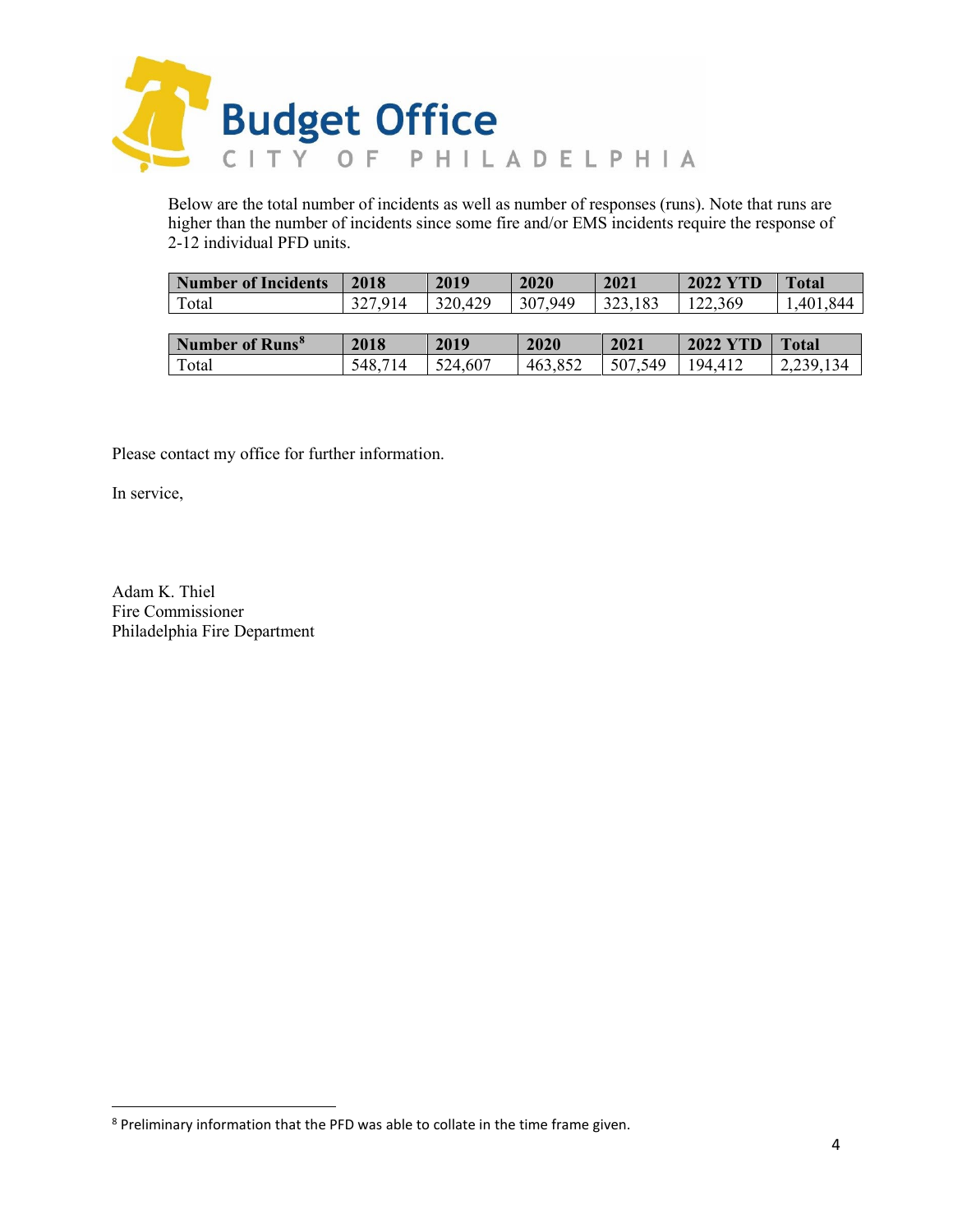# **Appendix A**

Installs by Zip Code

2022 Year to Date as of May 4<sup>th</sup>, 2022

|               | 2017           | 2018         | 2019           | 2020           | 2021         | 2022           |
|---------------|----------------|--------------|----------------|----------------|--------------|----------------|
| <b>Totals</b> | 516            | 6130         | 5269           | 2057           | 772          | 1566           |
| 19101         | 0              | 0            | 0              | 0              | 0            | 0              |
| 19102         | 0              | 0            | $\overline{2}$ | 0              | 0            | $\mathbf{1}$   |
| 19103         | 4              | 3            | 6              | 0              | 0            | $\overline{4}$ |
| 19104         | 9              | 203          | 124            | 40             | 38           | 63             |
| 19105         | 0              | 0            | 0              | 0              | 0            | 0              |
| 19106         | $\mathbf{1}$   | $\mathbf{1}$ | 5              | 0              | 0            | 6              |
| 19107         | 9              | 27           | 23             | 3              | 0            | 10             |
| 19108         | 0              | 0            | 0              | 0              | 0            | 0              |
| 19109         | 0              | 0            | 0              | 0              | 0            | 0              |
| 19111         | 15             | 252          | 174            | 80             | 15           | 72             |
| 19114         | $\overline{2}$ | 132          | 148            | 39             | 3            | 27             |
| 19115         | 4              | 160          | 103            | 46             | 6            | 16             |
| 19116         | 0              | 104          | 106            | 23             | 10           | 19             |
| 19118         | 0              | 53           | 12             | $\overline{7}$ | $\mathbf{1}$ | $\mathbf 1$    |
| 19119         | 10             | 127          | 108            | 13             | 4            | 10             |
| 19120         | 50             | 165          | 185            | 74             | 31           | 40             |
| 19121         | 10             | 132          | 176            | 56             | 31           | 70             |
| 19122         | 5              | 40           | 29             | 28             | 5            | 12             |
| 19123         | 3              | 40           | 13             | 9              | $\mathbf{1}$ | 20             |
| 19124         | 21             | 184          | 222            | 140            | 20           | 66             |
| 19125         | $\mathbf 1$    | 34           | 49             | 23             | $\mathsf 3$  | $\overline{7}$ |
| 19126         | 13             | 175          | 42             | 25             | 6            | 31             |
| 19127         | $\mathbf{1}$   | 14           | $\overline{7}$ | $\mathbf{1}$   | 4            | $\mathbf{1}$   |
| 19128         | 15             | 180          | 215            | 36             | 13           | 13             |
| 19129         | 0              | 33           | 29             | 6              | $\mathbf{1}$ | 19             |
| 19130         | 5              | 19           | 27             | 6              | 16           | 9              |
| 19131         | 12             | 162          | 193            | 148            | 48           | 63             |
| 19132         | 22             | 211          | 170            | 70             | 19           | 97             |
| 19133         | 4              | 155          | 105            | 42             | 10           | 19             |
| 19134         | 17             | 182          | 133            | 79             | 24           | 39             |
| 19135         | 11             | 131          | 136            | 59             | $\mathbf{1}$ | 30             |
| 19136         | 26             | 159          | 191            | 83             | 6            | 29             |
| 19137         | $\overline{a}$ | 82           | 49             | 6              | 4            | 9              |
| 19138         | 28             | 263          | 164            | 46             | 13           | 42             |
| 19139         | $\overline{7}$ | 292          | 178            | 84             | 92           | 87             |
| 19140         | 8              | 319          | 206            | 70             | 53           | 58             |